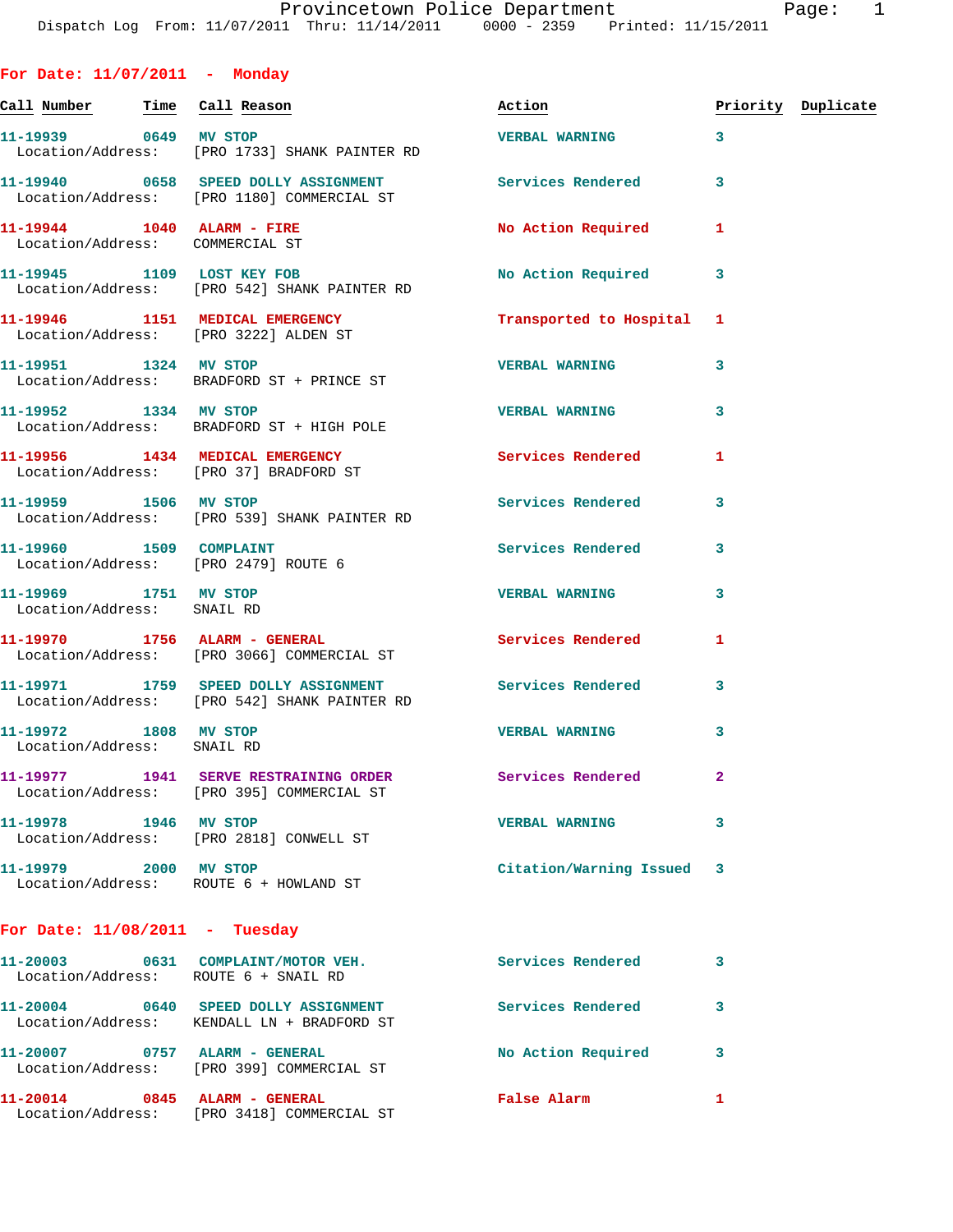|                                                                | Provincetown Police Department                                                                               |                           |   |
|----------------------------------------------------------------|--------------------------------------------------------------------------------------------------------------|---------------------------|---|
|                                                                | Dispatch Log From: 11/07/2011 Thru: 11/14/2011 0000 - 2359 Printed: 11/15/2011                               |                           |   |
|                                                                | 11-20015 0854 LOST PROPERTY-WALLET No Action Required 3<br>Location/Address: [PRO 105] COMMERCIAL ST         |                           |   |
|                                                                | 11-20016 0900 ALARM - FIRE-SYSTEM SHUT DOWN No Action Required<br>Location/Address: [PRO 3066] COMMERCIAL ST |                           | 1 |
|                                                                | 11-20018 0907 ASSIST CITIZEN-REASSURANCE No Action Required<br>Location/Address: [PRO 999] MONTELLO ST       |                           | 3 |
| 11-20019 0928 ALARM - FIRE                                     | Location/Address: [PRO 3304] COMMERCIAL ST                                                                   | False Alarm               | 1 |
|                                                                | 11-20029 1054 ALARM - GENERAL<br>Location/Address: [PRO 208] COMMERCIAL ST                                   | False Alarm               | 1 |
|                                                                | 11-20034 1145 MEDICAL EMERGENCY<br>Location/Address: [PRO 440] HARRY KEMP WAY                                | Transported to Hospital 1 |   |
|                                                                | 11-20035 1146 ALARM - GENERAL<br>Location/Address: [PRO 1537] COMMERCIAL ST                                  | False Alarm               | 1 |
| 11-20037 1218 MV STOP                                          | Location/Address: RYDER ST + BRADFORD ST                                                                     | <b>VERBAL WARNING</b>     | 3 |
| 11-20039 1230 MV STOP<br>Location/Address: ROUTE 6             |                                                                                                              | <b>VERBAL WARNING</b>     | 3 |
|                                                                | 11-20040 1257 MV ACCIDENT<br>Location/Address: [PRO 306] COMMERCIAL ST                                       | No Action Required        | 1 |
| 11-20042 1259 MV STOP                                          | Location/Address: COMMERCIAL ST + HOWLAND ST                                                                 | <b>VERBAL WARNING</b>     | 3 |
| 11-20043 1309 MV STOP                                          | Location/Address: HARRY KEMP WAY + CONWELL ST                                                                | <b>VERBAL WARNING</b>     | 3 |
| 11-20046 1337 MV STOP                                          | Location/Address: [PRO 606] CONWELL ST                                                                       | <b>VERBAL WARNING</b>     | 3 |
|                                                                | 11-20047 1357 MV STOP<br>Location/Address: ANTHONY ST + BRADFORD ST                                          | <b>VERBAL WARNING</b>     | 3 |
| 11-20055 1659 MV STOP                                          | Location/Address: [PRO 516] RACE POINT RD                                                                    | <b>VERBAL WARNING</b>     |   |
| 11-20056 1710 MV STOP<br>Location/Address: ROUTE 6 + SNAIL RD  |                                                                                                              | <b>VERBAL WARNING</b>     | 3 |
| 11-20060 1754 MV STOP<br>Location/Address: ROUTE 6             |                                                                                                              | <b>VERBAL WARNING</b>     | 3 |
| 11-20061 1756 MV STOP<br>Location/Address: ROUTE 6             |                                                                                                              | <b>VERBAL WARNING</b>     | 3 |
| 11-20062 1814 SERVE WARRANT<br>Location/Address: SANDY HILL LN |                                                                                                              | <b>Services Rendered</b>  | 3 |
| 11-20066 2106 MV STOP                                          | Location/Address: [PRO 539] SHANK PAINTER RD                                                                 | <b>VERBAL WARNING</b>     | 3 |
|                                                                | 11-20068 2147 SPEED DOLLY ASSIGNMENT<br>Location/Address: KENDALL LN + BRADFORD ST                           | Services Rendered         | 3 |
| For Date: $11/09/2011$ - Wednesday                             |                                                                                                              |                           |   |
|                                                                |                                                                                                              |                           |   |

**11-20083 0228 MV STOP Citation/Warning Issued 3**  Location/Address: HARRY KEMP WAY + CONWELL ST **11-20102 0643 SPEED DOLLY ASSIGNMENT No Action Required 3**  Location/Address: [PRO 1243] COMMERCIAL ST

Page: 2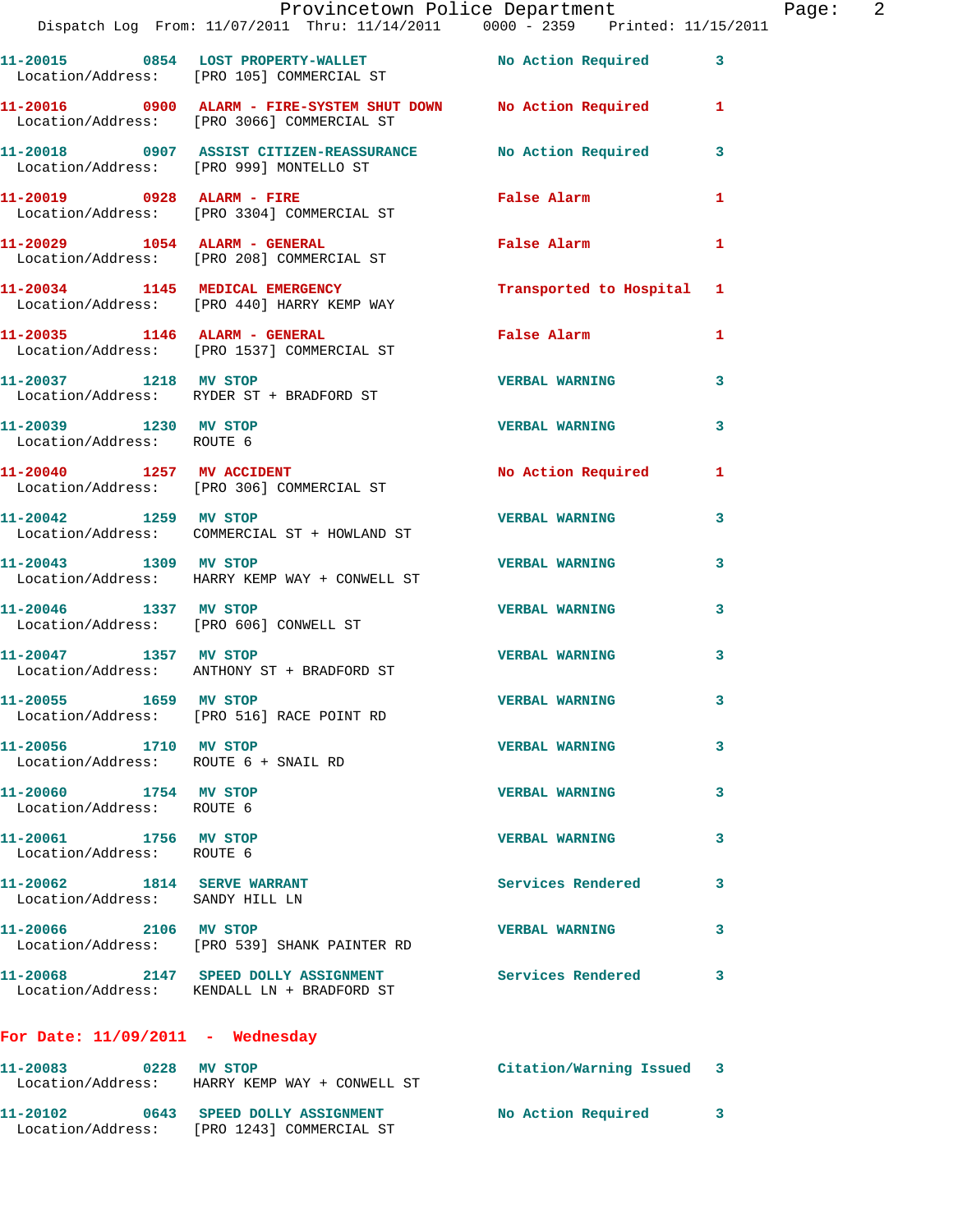|                                                                     | 11-20106 0804 ALARM - GENERAL<br>Location/Address: [PRO 1197] BRADFORD ST                               | False Alarm           | $\mathbf{1}$   |
|---------------------------------------------------------------------|---------------------------------------------------------------------------------------------------------|-----------------------|----------------|
| 11-20110 1002 ASSIST CITIZEN                                        | Location/Address: [PRO 1771] CONWELL ST                                                                 | No Action Required    | 3              |
| 11-20112 1051 COMPLAINT<br>Location/Address: ATWOOD AVE             |                                                                                                         | SPOKEN TO             | 3              |
|                                                                     | 11-20116 1141 LOST PROPERTY-HONDA KEYS<br>Location/Address: [PRO 1809] COMMERCIAL ST                    | No Action Required    | 3              |
| Location/Address: ROUTE 6                                           | 11-20117 1155 COMPLAINT M/V VS PED<br>Refer To Accident: 11-47-AC                                       | Investigated          | 3              |
| 11-20125 1500 COMPLAINT                                             | Location/Address: [PRO 3195] COMMERCIAL ST                                                              | Could Not Locate      | 3              |
|                                                                     | 11-20130 1646 LARCENY / FORGERY / FRAUD Services Rendered<br>Location/Address: [PRO 442] HARRY KEMP WAY |                       | $\overline{2}$ |
| 11-20133 1750 MV ACCIDENT<br>Location/Address: [PRO 43] BRADFORD ST |                                                                                                         | Services Rendered     | $\mathbf{1}$   |
|                                                                     | 11-20138 1916 MV STOP<br>Location/Address: BRADFORD ST + RYDER ST                                       | <b>VERBAL WARNING</b> | 3              |
|                                                                     | 11-20139 1951 DOMESTIC DISTURBANCE/ASSAULT Peace Restored<br>Location/Address: [PRO 665] COMMERCIAL ST  |                       | 1              |

## **For Date: 11/10/2011 - Thursday**

Location/Address: CONWELL ST

|                                                                         | Location/Address: [PRO 2859] BRADFORD ST                                             | BLDG/PROP Checked/Secure 1 |              |
|-------------------------------------------------------------------------|--------------------------------------------------------------------------------------|----------------------------|--------------|
| 11-20150 0027 MV STOP                                                   | Location/Address: HOWLAND ST + HARRY KEMP WAY                                        | <b>VERBAL WARNING</b>      | $\mathbf{3}$ |
|                                                                         | 11-20151 0041 SPEED DOLLY ASSIGNMENT<br>Location/Address: [PRO 542] SHANK PAINTER RD | Services Rendered 3        |              |
| Location/Address: WINTHROP ST                                           |                                                                                      | BLDG/PROP Checked/Secure 2 |              |
| 11-20181 0629 MV STOP<br>Location/Address: [PRO 2513] ROUTE 6           |                                                                                      | <b>VERBAL WARNING</b>      | 3            |
| 11-20184 0813 ALARM - FIRE                                              | Location/Address: [PRO 1952] COMMERCIAL ST                                           | <b>Services Rendered</b>   | $\mathbf{1}$ |
| 11-20188 0829 ALARM - GENERAL<br>Location/Address: SHANKPAINTER RD      |                                                                                      | <b>False Alarm</b>         | $\mathbf{1}$ |
|                                                                         | Location/Address: [PRO 3374] COMMERCIAL ST                                           | BLDG/PROP Checked/Secure 1 |              |
|                                                                         | Location/Address: [PRO 253] COMMERCIAL ST                                            | No Action Required         | $\mathbf{1}$ |
| 11-20196 1047 ESCORT/TRANSPORT<br>Location/Address: [PRO 512] PRINCE ST |                                                                                      | <b>Services Rendered</b>   | 3            |
|                                                                         | 11-20197 1153 LOST SAMSUNG PHONE<br>Location/Address: [PRO 542] SHANK PAINTER RD     | No Action Required         | $\mathbf{3}$ |
| 11-20200 1225 MV STOP                                                   |                                                                                      | Citation/Warning Issued 3  |              |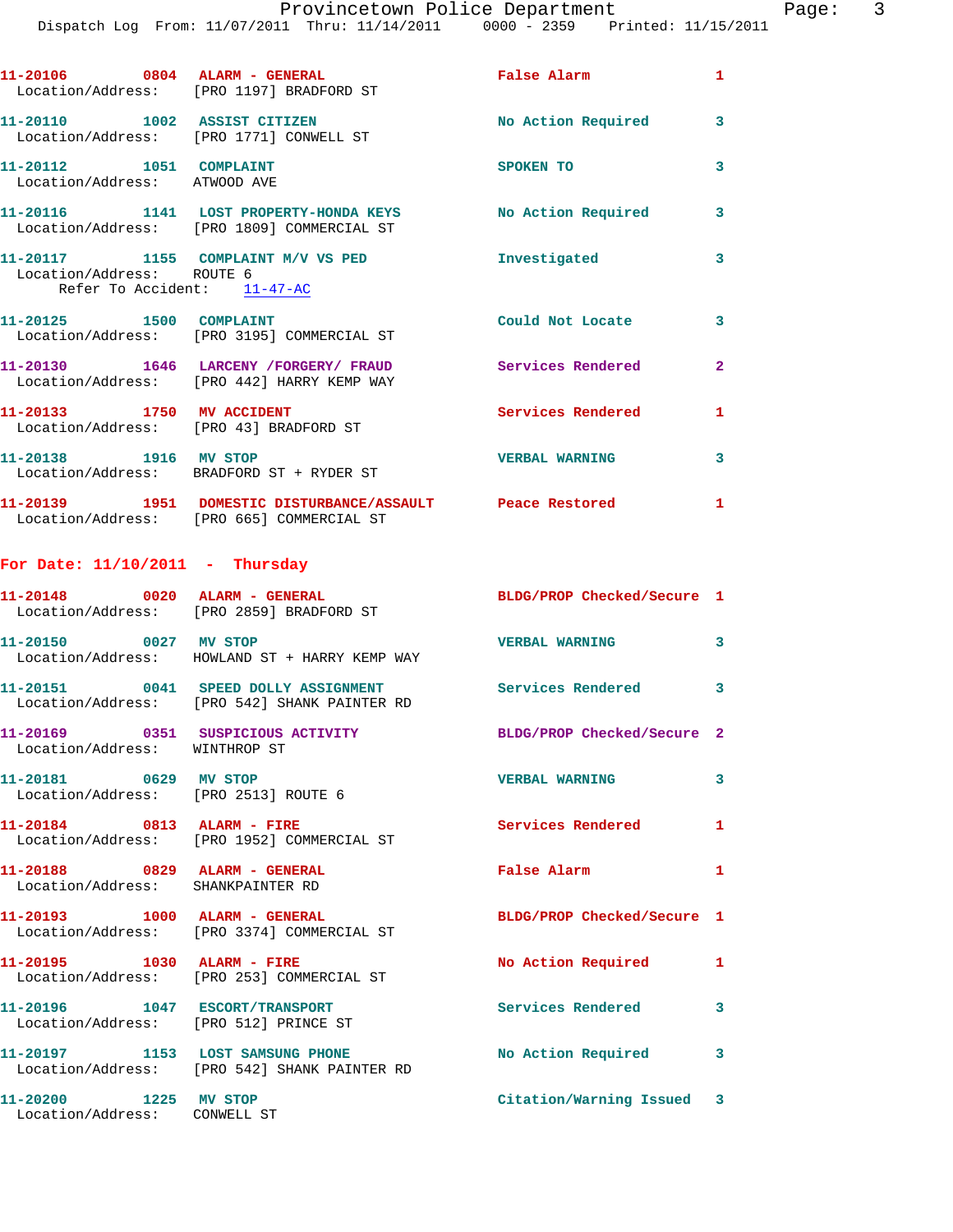|                                                                 | Provincetown Police Department The Rage: 4                                                               |                           |   |
|-----------------------------------------------------------------|----------------------------------------------------------------------------------------------------------|---------------------------|---|
|                                                                 | Dispatch Log From: 11/07/2011 Thru: 11/14/2011 0000 - 2359 Printed: 11/15/2011                           |                           |   |
|                                                                 | 11-20204 1340 COMPLAINT<br>Location/Address: [PRO 542] SHANK PAINTER RD                                  | SPOKEN TO                 | 3 |
|                                                                 | 11-20208 1424 ALARM - FIRE No Action Required 1<br>Location/Address: [PRO 649] COMMERCIAL ST             |                           |   |
| $11-20209$ 1501 ALARM - FIRE<br>Location/Address: COMMERCIAL ST |                                                                                                          | No Action Required 1      |   |
|                                                                 | 11-20225 2239 ALARM - FIRE<br>Location/Address: [PRO 3591] COMMERCIAL ST                                 | False Alarm               | 1 |
|                                                                 | 11-20228 2306 COMPLAINT<br>Location/Address: [PRO 3313] STANDISH ST                                      | <b>SPOKEN TO</b>          | 3 |
| For Date: $11/11/2011$ - Friday                                 |                                                                                                          |                           |   |
| Refer To Accident: 11-48-AC                                     | 11-20244 0720 MV ACCIDENT<br>Location/Address: CENTER ST + COMMERCIAL ST                                 | Services Rendered 1       |   |
|                                                                 | 11-20246 0830 ASSIST CITIZEN<br>Location/Address: [PRO 542] SHANK PAINTER RD                             | Services Rendered         | 3 |
|                                                                 | 11-20247 0837 ASSIST CITIZEN 5 Services Rendered 3<br>Location/Address: [PRO 542] SHANK PAINTER RD       |                           |   |
|                                                                 | 11-20248 0900 ASSIST AGENCY / MUTUAL AID Services Rendered<br>Location/Address: [PRO 2513] ROUTE 6       |                           | 3 |
| 11-20251 0943 MV STOP                                           | Location/Address: [PRO 539] SHANK PAINTER RD                                                             | <b>VERBAL WARNING</b>     | 3 |
|                                                                 |                                                                                                          | No Action Required 1      |   |
|                                                                 | 11-20255 1052 MEDICAL EMERGENCY<br>Location/Address: [PRO 440] HARRY KEMP WAY                            | Transported to Hospital 1 |   |
|                                                                 | 11-20256 1059 ASSIST AGENCY / MUTUAL AID Services Rendered<br>Location/Address: [PRO 2174] COMMERCIAL ST |                           | 3 |
| 11-20257 1143 COMPLAINT                                         | Location/Address: [PRO 2519] ROUTE 6                                                                     | Could Not Locate          | 3 |
| 11-20261 1244 MV STOP                                           | Location/Address: [PRO 3099] SHANK PAINTER RD                                                            | <b>VERBAL WARNING</b>     | 3 |
| 11-20262 1310 ALARM - FIRE                                      | Location/Address: [PRO 3333] COMMERCIAL ST                                                               | No Action Required 1      |   |
| 11-20272 1526 COMPLAINT                                         | Location/Address: [PRO 1970] BRADFORD ST                                                                 | Peace Restored            | 3 |
| 11-20279 1643 MV STOP                                           | Location/Address: [PRO 43] BRADFORD ST                                                                   | <b>VERBAL WARNING</b>     | 3 |
| 11-20280 1649 MV STOP<br>Location/Address: SNAIL RD             |                                                                                                          | <b>VERBAL WARNING</b>     | 3 |
|                                                                 | 11-20281 1652 MEDICAL EMERGENCY<br>Location/Address: [PRO 444] WINSLOW ST                                | Taken/Referred to Other 1 |   |
|                                                                 | 11-20283 1846 MV STOP<br>Location/Address: SNAIL RD + COMMERCIAL ST                                      | Citation/Warning Issued 3 |   |
| 11-20285 1904 MV STOP<br>Location/Address: ROUTE 6 + SNAIL RD   |                                                                                                          | <b>VERBAL WARNING</b>     | 3 |
| 11-20288 2005 MV STOP                                           |                                                                                                          | <b>VERBAL WARNING</b>     | 3 |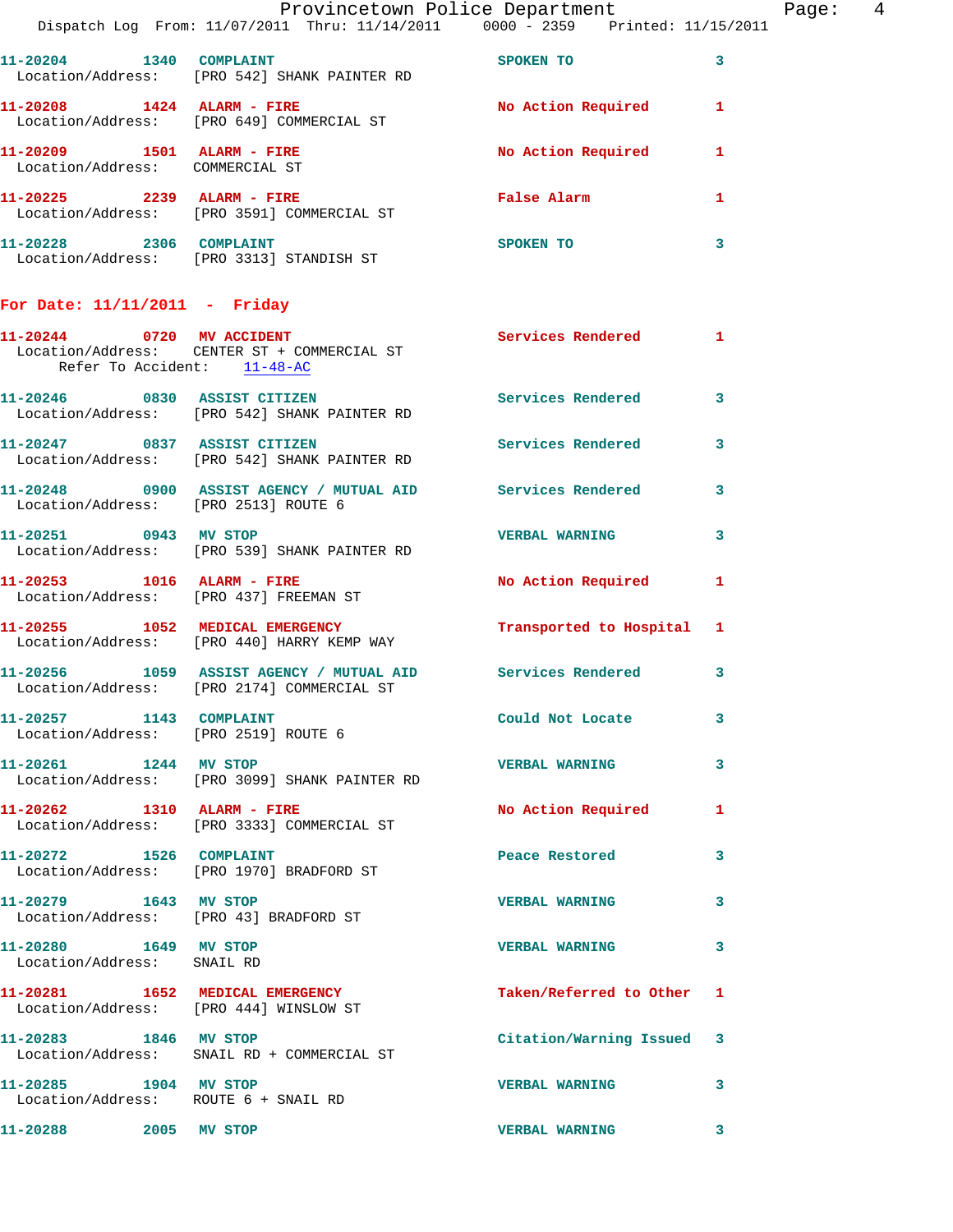|                                                           | Provincetown Police Department<br>Dispatch Log From: 11/07/2011 Thru: 11/14/2011 0000 - 2359 Printed: 11/15/2011 |                           | Page: 5      |  |
|-----------------------------------------------------------|------------------------------------------------------------------------------------------------------------------|---------------------------|--------------|--|
|                                                           | Location/Address: BRADFORD ST + WINSLOW ST                                                                       |                           |              |  |
| 11-20290 2041 MV STOP<br>Location/Address: RYDER ST       |                                                                                                                  | Citation/Warning Issued 3 |              |  |
| 11-20291 2056 MV STOP<br>Location/Address: MILLER HILL RD |                                                                                                                  | <b>VERBAL WARNING</b>     | $\mathbf{3}$ |  |
|                                                           | 11-20293 2212 MV STOP<br>Location/Address: [PRO 3554] ATLANTIC AVE                                               | <b>VERBAL WARNING</b>     | $\mathbf{3}$ |  |
|                                                           | 11-20294 2225 ASSIST AGENCY / MUTUAL AID Services Rendered 3<br>Location/Address: [PRO 542] SHANK PAINTER RD     |                           |              |  |
| For Date: $11/12/2011$ - Saturday                         |                                                                                                                  |                           |              |  |
|                                                           | 11-20302 0110 MV STOP<br>Location/Address: [PRO 3456] RYDER ST EXT                                               | <b>VERBAL WARNING</b>     | 3            |  |
|                                                           | 11-20312 0749 FOUND WALLET<br>Location/Address: [PRO 542] SHANK PAINTER RD                                       | Services Rendered 3       |              |  |
| Location/Address: SHANKPAINTER RD                         | 11-20315 0813 ALARM - GENERAL                                                                                    | No Action Required 1      |              |  |
| 11-20321 0918 MV STOP<br>Location/Address: RYDER ST       |                                                                                                                  | VERBAL WARNING 3          |              |  |
|                                                           | 11-20325 1040 LOST CELL PHONE<br>Location/Address: [PRO 542] SHANK PAINTER RD                                    | No Action Required 3      |              |  |
| 11-20330 1138 MV STOP<br>Location/Address: COURT ST       |                                                                                                                  | <b>VERBAL WARNING</b>     | 3            |  |
|                                                           | 11-20333 1157 MV STOP<br>Location/Address: [PRO 43] BRADFORD ST                                                  | <b>VERBAL WARNING</b>     | 3            |  |
| Location/Address: [PRO 3287] ROUTE 6                      | 11-20335 1218 FOUND MONEY ORDER                                                                                  | No Action Required 3      |              |  |
| 11-20340 1325 MV STOP                                     | Location/Address: HARRY KEMP WAY + CONWELL ST                                                                    | <b>VERBAL WARNING</b>     | 3            |  |
| 11-20341 1327 MV STOP<br>Location/Address: RACE POINT RD  |                                                                                                                  | <b>VERBAL WARNING</b>     | 3            |  |
| 11-20343 1334 MV STOP<br>Location/Address: RACE POINT RD  |                                                                                                                  | VERBAL WARNING 3          |              |  |
|                                                           | 11-20346 1511 ASSIST CITIZEN<br>Location/Address: [PRO 357] COMMERCIAL ST                                        | Services Rendered 3       |              |  |
| 11-20347 1516 MV STOP<br>Location/Address: STANDISH AVE   |                                                                                                                  | <b>VERBAL WARNING</b>     | 3            |  |
|                                                           | 11-20350 1632 MEDICAL EMERGENCY<br>Location/Address: [PRO 269] COMMERCIAL ST                                     | Transported to Hospital 1 |              |  |
|                                                           | 11-20357 1923 COMPLAINT<br>Location/Address: [PRO 3195] COMMERCIAL ST                                            | Services Rendered 3       |              |  |
| 11-20358 2003 MV STOP                                     | Location/Address: CARVER CT + BRADFORD ST                                                                        | VERBAL WARNING 3          |              |  |
|                                                           | 11-20359 2015 DISTURBANCE<br>Location/Address: [PRO 2912] BANGS ST                                               | Services Rendered         | $\mathbf{1}$ |  |
| 11-20361 2038 MV STOP                                     | Location/Address: CENTER ST + COMMERCIAL ST                                                                      | <b>VERBAL WARNING</b>     | 3            |  |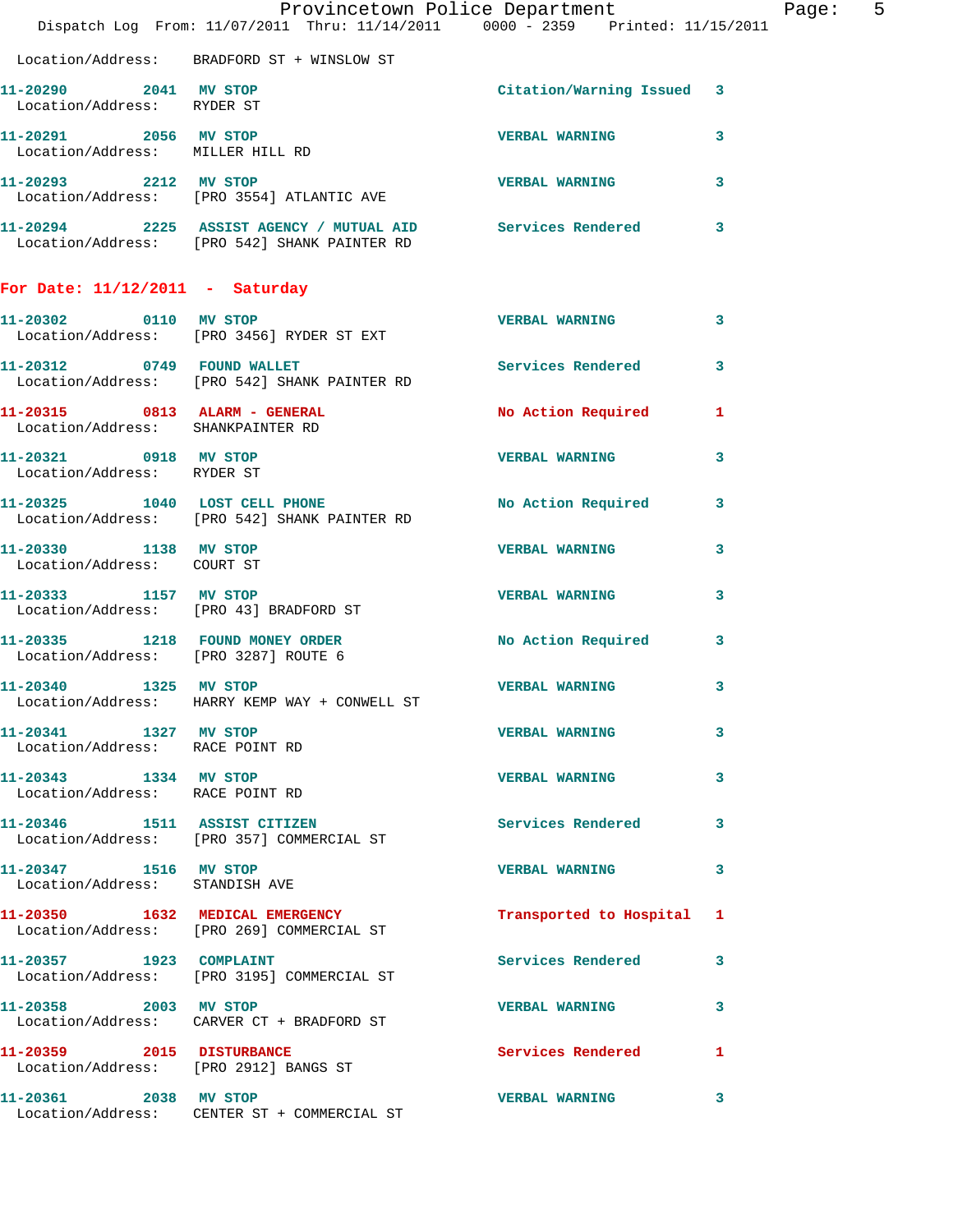| Provincetown Police Department |  |  |  |
|--------------------------------|--|--|--|
|--------------------------------|--|--|--|

Dispatch Log From: 11/07/2011 Thru: 11/14/2011 0000 - 2359 Printed: 11/15/2011

| 11-20364<br>2125<br>Location/Address: [PRO 32] BRADFORD ST | MV STOP                                                         | <b>VERBAL WARNING</b>     | 3 |
|------------------------------------------------------------|-----------------------------------------------------------------|---------------------------|---|
| 2132<br>11-20366                                           | MV STOP<br>Location/Address: ALDEN ST + BRADFORD ST             | <b>VERBAL WARNING</b>     | 3 |
| 2152<br>11-20367                                           | MV STOP<br>Location/Address: ALDEN ST + BRADFORD ST             | Citation/Warning Issued 3 |   |
| 11-20368<br>2205                                           | MV STOP<br>Location/Address: [PRO 3004] BRADFORD ST             | <b>VERBAL WARNING</b>     | 3 |
| 2220<br>11-20369<br>Location/Address: ROUTE 6 + SNAIL RD   | MV STOP                                                         | <b>VERBAL WARNING</b>     | 3 |
| 2221<br>11-20370                                           | MEDICAL EMERGENCY<br>Location/Address: [PRO 2562] COMMERCIAL ST | PATIENT REFUSAL           | 1 |
| 11-20372<br>2306                                           | LOST DEBIT CARD                                                 | Services Rendered         | 3 |

 Location/Address: [PRO 542] SHANK PAINTER RD **11-20374 2321 LOST CELL PHONE Services Rendered 3**  Location/Address: [PRO 542] SHANK PAINTER RD

## **For Date: 11/13/2011 - Sunday**

|                                                    | 11-20384   0121   SUSPICIOUS ACTIVITY/UNFOUNDED   Services Rendered   2<br>Location/Address: [PRO 3296] SHANK PAINTER RD |                          |                         |
|----------------------------------------------------|--------------------------------------------------------------------------------------------------------------------------|--------------------------|-------------------------|
|                                                    | 11-20392 0701 SPEED DOLLY ASSIGNMENT Services Rendered<br>Location/Address: [PRO 3166] SHANK PAINTER RD                  |                          | $\mathbf{3}$            |
| 11-20396 0949 MV STOP                              | Location/Address: HOWLAND ST + BRADFORD ST                                                                               | <b>VERBAL WARNING</b>    | $\overline{\mathbf{3}}$ |
| 11-20400 1049 MV STOP                              | Location/Address: HARRY KEMP WAY + AUNT SUKEYS WAY                                                                       | <b>VERBAL WARNING</b>    | 3                       |
|                                                    | 11-20403 1143 ASSIST AGENCY / MUTUAL AID Services Rendered<br>Location/Address: [PRO 735] BRADFORD ST                    |                          | 3                       |
| 11-20404 1147 MV STOP                              | Location/Address: [PRO 2513] ROUTE 6                                                                                     | <b>VERBAL WARNING</b>    | 3                       |
| 11-20408 1218 LOST WALLET                          | Location/Address: [PRO 1493] UPPER MILLER HILL RD                                                                        | <b>Services Rendered</b> | 3                       |
| 11-20409 1231 MV STOP                              | Location/Address: HARRY KEMP WAY + AUNT SUKEYS WAY                                                                       | <b>VERBAL WARNING</b>    | 3                       |
|                                                    | 11-20410 1301 FOUND DOG COLLAR<br>Location/Address: [PRO 542] SHANK PAINTER RD                                           | No Action Required       | 3                       |
|                                                    | 11-20411 1317 ASSIST AGENCY / MUTUAL AID Services Rendered<br>Location/Address: [PRO 569] WINSLOW ST                     |                          | $\mathbf{3}$            |
|                                                    | 11-20414 1338 LOST CELL PHONE<br>Location/Address: [PRO 542] SHANK PAINTER RD                                            | <b>Services Rendered</b> | 3                       |
|                                                    | 11-20416 1400 ASSIST AGENCY / MUTUAL AID Services Rendered<br>Location/Address: [PRO 542] SHANK PAINTER RD               |                          | 3                       |
| 11-20418   1441 MV STOP                            | Location/Address: BRADFORD ST + PRINCE ST                                                                                | <b>VERBAL WARNING</b>    | 3                       |
| 11-20428 1712 MV STOP<br>Location/Address: ROUTE 6 |                                                                                                                          | <b>VERBAL WARNING</b>    | 3                       |
|                                                    |                                                                                                                          |                          |                         |

**11-20431 1732 MV STOP VERBAL WARNING 3**  Location/Address: SNAIL RD + ROUTE 6